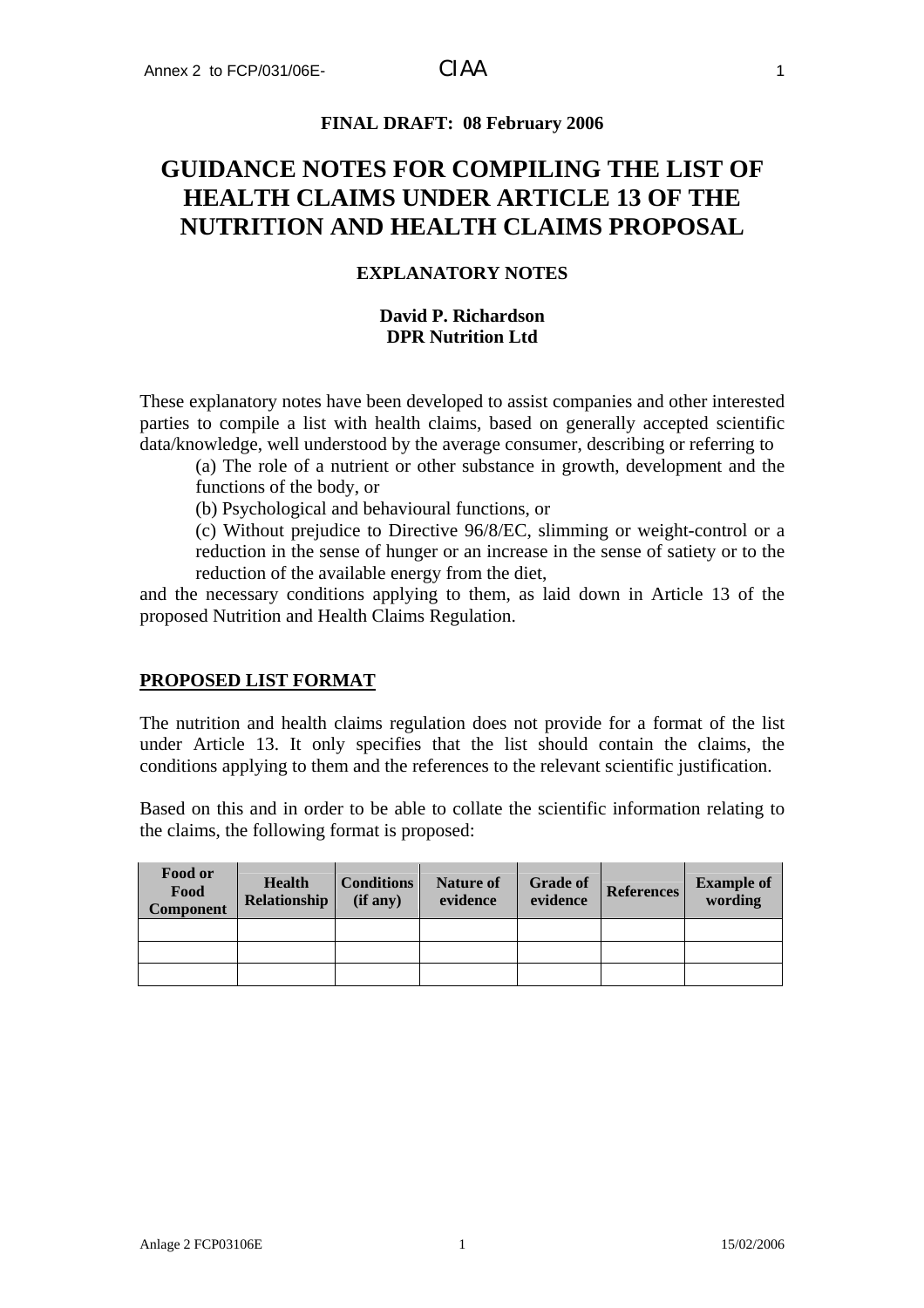### **Entry 1: Food or Food Component**

Article 2.5 defines a health claim as any claim that states, suggests or implies that a relationship exists between a food category, a food or one of its constituents and health. Article 13 refers to 'the role of nutrients' and 'other substances' in growth, development and the functions of the body. However, health claims are often linked to more complex entities, e.g. a combination of nutrients or substances, a food as a whole or even a combination of foods in a specific diet. In all cases, the effect will be linked to the nutrients or other substances contained in such entities. Therefore, for the purposes of assembling the list of claims, the broadest interpretation of food or food component will be used:

| A diet          | in salt etc                                                                                                                                                     | e.g. a diet low in saturated fat or high in fruit and vegetables, high in fibre, low                                                                                                                                                                                                                 |  |  |
|-----------------|-----------------------------------------------------------------------------------------------------------------------------------------------------------------|------------------------------------------------------------------------------------------------------------------------------------------------------------------------------------------------------------------------------------------------------------------------------------------------------|--|--|
| A food category | e.g. fruit and vegetables, whole grain cereals, nuts, oily fish                                                                                                 |                                                                                                                                                                                                                                                                                                      |  |  |
| A food          | e.g. whole oats, salmon, almonds, cranberry juice, tomatoes, fermented dairy<br>products                                                                        |                                                                                                                                                                                                                                                                                                      |  |  |
| A constituent:  | <b>Nutrient</b> e.g. macronutrient such as a protein sources, a carbohydrate source;<br>micronutrients such as a vitamin or mineral<br>A component/ a substance |                                                                                                                                                                                                                                                                                                      |  |  |
|                 |                                                                                                                                                                 | e.g. whey protein, Soya protein, inulin, other fibre materials<br>like oat bran, beta-glucan soluble fibre, omega-3 fatty acid, L-<br>lysine, sterols and stanols, lycopene, lutein, glucosamine,<br>probiotics, prebiotics like fructo-oligosaccharide (FOS),<br>conjugated linoleic acid (CLA) etc |  |  |
|                 | A botanical                                                                                                                                                     | e.g. garlic, ginseng, bilberry, ginger, etc                                                                                                                                                                                                                                                          |  |  |

The diet, food, food component, nutrient, other substance, botanical, ... that is the subject of the health relationship and the claim should be sufficiently specified.

In case of botanicals: the Latin (botanical) and English name, the origin, the plant part used, characteristics of the isolate or extract, including where relevant minimal or maximal limits of active components and specifications on the amount to be used in relation to the relationship and claims listed, etc.

### **Entry 2: Health Relationship**

Article 13 refers to:

- a) The role of a nutrient or other substance in growth, development and the functions of the body.
- b) Psychological and behavioural functions, or
- c) Without prejudice to Directive 96/8/EC, slimming or weight control or a reduction in the sense of hunger or an increase in the sense of satiety or to the reduction of the available energy from the diet.

For example, nutrients and other substances can be necessary for and/or contribute to the structure and functions of particular organs and several physiological states, e.g. reproduction, conception, growth and development, body maintenance. The wellestablished functions of nutrients and other substances are documented extensively in the scientific literature.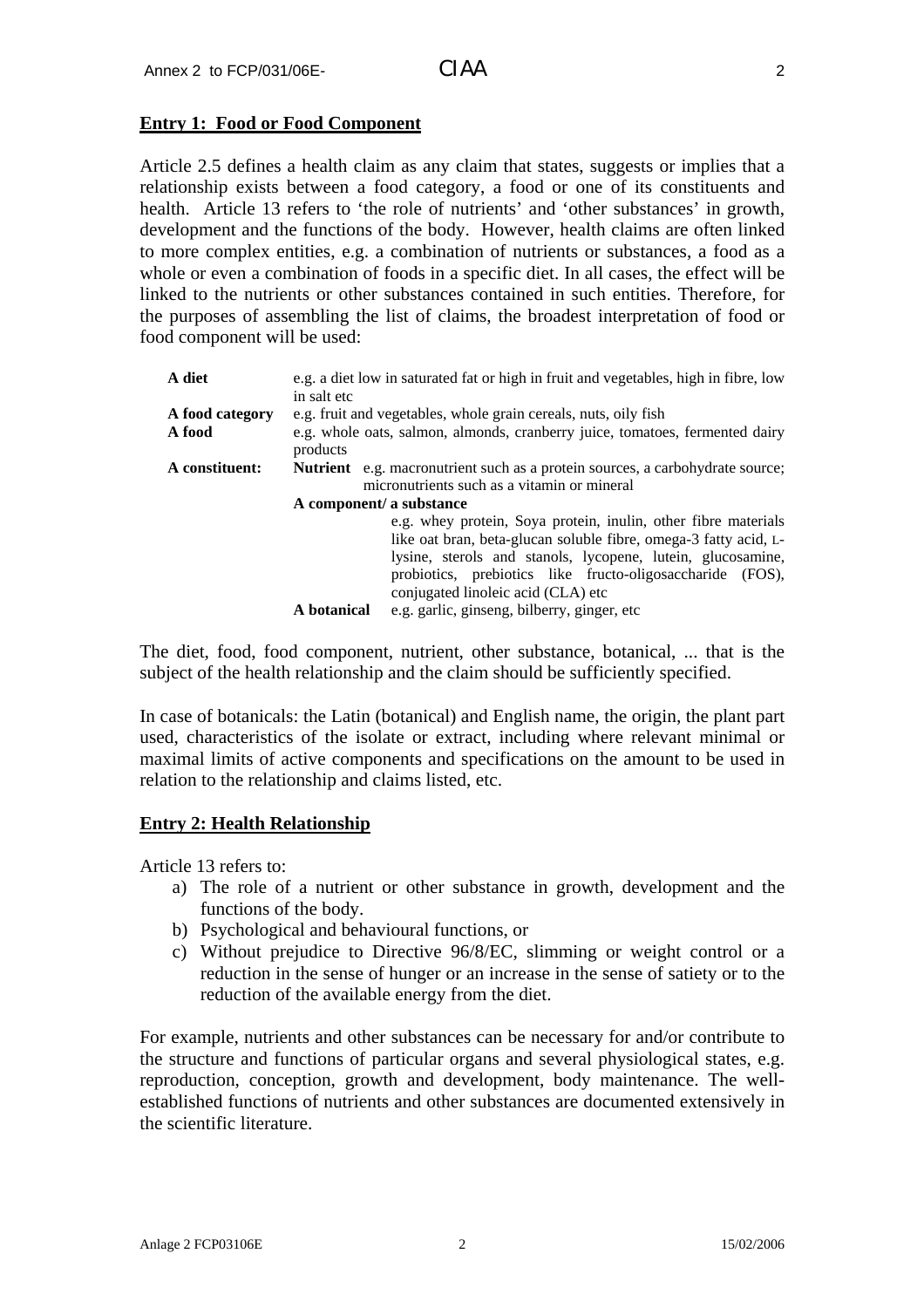Nutrients and other substances, foods or food components can have specific beneficial effects on physiological, psychological, cognitive functions or biological activities. Ingredients and a whole range of substances can be included as long as they have well-established physiological or biological functions in the body. For example, a function of a food or food component can apply to constituents that have cholesterollowering effects, calcium-absorption effects, prebiotic or probiotic effects. Specific physical or chemical properties of a food or food component may influence a particular function, e.g. a low glycaemic index due to specific structural or starch properties.

Specific diets may also have specific effects on health in general. These may be listed in so far as the effect of such diets can be attributed to the foods, food components, nutrients or other substances that characterise the specific diet (e.g. high in fibre, low in fat, etc)

Article 13 refers to 'health claims other than those referring to the reduction of disease risk'. Hence, the health benefit under Article 13 must **not** refer to any food or food component (including a nutrient) that has the property of treating, preventing or curing human disease or make any reference to such a property, i.e. medicinal claims. Nor must a reduction of a disease risk relationship or claim be listed. Hence, the health relationship under Article 13 must relate to the maintenance of healthy body functions, organs of the body or health in general, and refer only to maintenance of the healthy state of those body functions or processes (body metabolism, cholesterol, metabolism, digestion etc).

The health relationship should therefore be listed as precisely as possible, in line with the scientific supportive evidence.

### **Entry 3: Conditions for the Claim to be Valid**

The general requirements of the Nutrition and Health Claims Regulation as laid down in chapter II (articles 3-7) apply to all health claims, including those included in the article 13 list. It may be appropriate however to indicate next to the healthrelationship any specific conditions of use for a specific nutrient/other substance/foodhealth relationship. This should be done in line with the general requirements of art 5 of the Regulation.

• Quantity:

Any food or food component should be consumed in realistic amounts in the daily diet, and the claim must always be made in the context of the total diet. The health benefit must be fulfilled by the amount of the food or food component and the frequency of consumption to produce the nutritional or physiological effect claimed. The quantity of the nutrient, other substance, food or food component to which the claimed effect is attributed should be sufficiently characterised and described to allow an assessment of the validity of the scientific case made in support of the claim.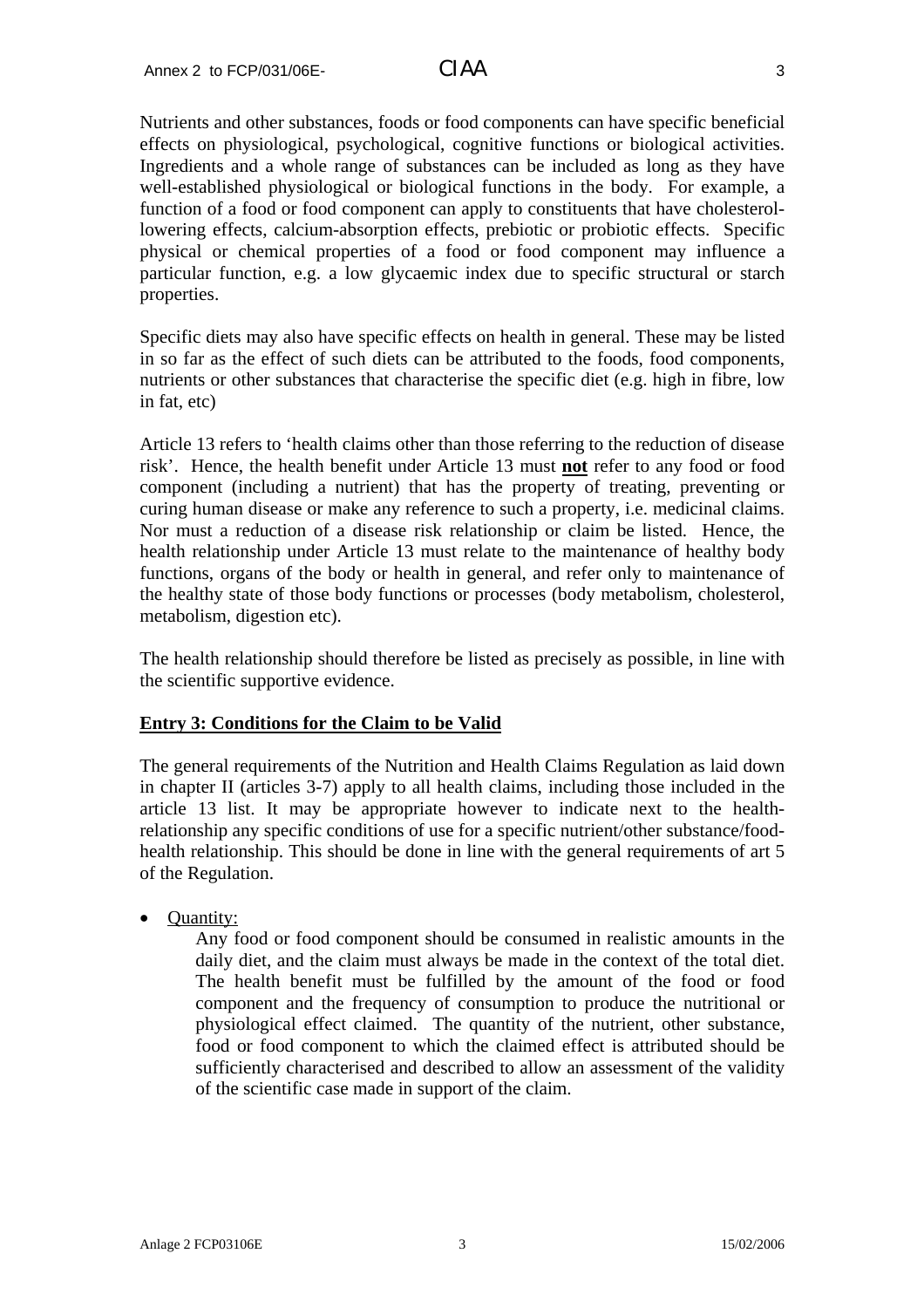Some examples:

| Plant sterols and stanols and their esters | 2g/day as free stanols/sterol        |
|--------------------------------------------|--------------------------------------|
| Soya protein                               | $25$ g/day                           |
| Oat beta-glucan                            | $3$ g/day                            |
| Oily fish                                  | 2 portions/week                      |
| Fruits and vegetables                      | At least 5 servings/day              |
| Vitamins/minerals                          | Conditions set in Annex of nutrition |
|                                            | and health claims proposal           |
| <b>Botanicals</b>                          | Indication of the amount of the      |
|                                            | botanical and/or active components   |

### • Quality aspects, where relevant:

Where relevant, an indication should be given on the specificity of the substance (origin, form, etc) and the validity of the claim for a specific food or substance, e.g. by indication of specific analytical methods in the case of botanicals.

### **Entry 4: Nature of Evidence**

It is clear from all the existing international laws, codes of practice and guidelines that the claimed effect must be supported by scientifically valid evidence that demonstrates the effect of the nutrient, other substances, food or food component in humans and under conditions that reflect the actual conditions of use and exposure. The relationship between a nutrient, other substances, food or food component and health can be demonstrated by a number of different types of studies and designs. Methodological soundness is critical, given that the validity of the study type depends on the quality of design, execution and analysis. In brief, studies on humans are accorded greater weight than animal and *in vitro* studies, and human intervention studies have greater weight than observational or epidemiological studies.

Article 13 claims must be based on generally accepted scientific data/knowledge. Hence, it is necessary to evaluate the totality of the available evidence and weigh up the evidence on a case-by-case basis. In some cases this process of evaluation has already been carried out by expert panels and organisations. This is e.g. the case with the knowledge usually found in recognised textbooks, monographs, scientific opinions by officials scientific bodies (e.g. SCF, EFSA, NAS, etc) and claims already approved by national authorities (e.g. USA FDA, etc).

The terminology to be used in completing the template is:

- Authoritative body
- Textbook
- Meta-analysis
- Monographs
- Critical Reviews
- Individual studies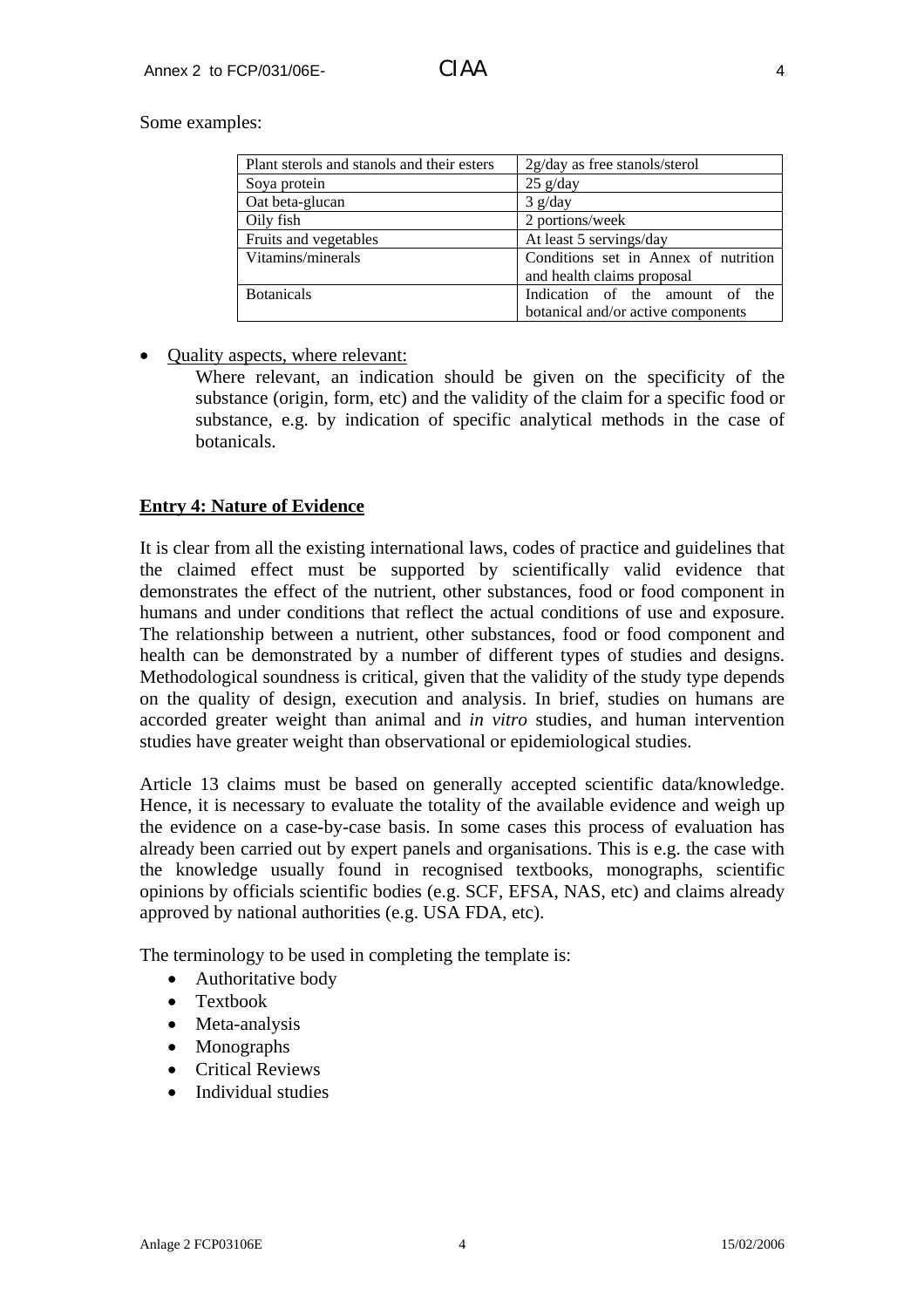# **Entry 5: Grade of Evidence**

Science is a continuous process where one finding provides the basis for further research, gradually building up evidence for a certain fact with each further step. It is therefore important to reflect the concept of grades of evidence, the contribution of emerging as well as consensus science, and the balance of probabilities that an association between a food or a food component and a health benefit will be refined (not reversed) by subsequent scientific research.

The table below represents the grading of different sources of evidence in support of a health claim.

| <b>Insufficient</b>      |                                                                                                                                                                                                                                                                                                             |
|--------------------------|-------------------------------------------------------------------------------------------------------------------------------------------------------------------------------------------------------------------------------------------------------------------------------------------------------------|
| Categories 1 and 2       | insufficient substantiation; more data needed                                                                                                                                                                                                                                                               |
| <b>Probable/Possible</b> |                                                                                                                                                                                                                                                                                                             |
|                          |                                                                                                                                                                                                                                                                                                             |
| Category 3               | Positive outweighs the negative', one publication of<br>meta-analysis or peer-reviewed article' moves<br>a a<br>relationship towards the category 'probable'                                                                                                                                                |
| Convincing               |                                                                                                                                                                                                                                                                                                             |
| Category 4               | Meta-analysis; peer-reviewed critical reviews move the<br>relationship towards the category 'convincing'                                                                                                                                                                                                    |
| Category 5               | Text books, monographs, judgements by government-<br>related organisations, scientific groups or expert<br>organisations (e.g. World Health Organisation (WHO),<br>US National Academy of Sciences (NAS), European<br>Food Safety Authority (EFSA), UK Scientific Advisory<br>Committee on Nutrition (SACN) |

It is important that the relationships included in the list are underpinned by the best evidence available. Authoritative statements on well established function claims, e.g. those identified by the UK JHCI, Swedish Nutrition Foundation, those already approved by other independent expert bodies and committees, those found in recognised textbooks and monographs, would be sufficient for underpinning a specific relationship and are classified as category 5.

For specific foods and food components, the underlying supporting evidence can come from a number of scientific reviews, meta-analysis or individual studies. Such evidence should be analysed and graded as described below and graphically represented in figure 1. In this analysis, all available evidence can be used, but the value of human intervention studies rank higher than observational/epidemiologic studies and supporting evidence. History of use can be a factor that may be taken into consideration in the judgement of the amount of recognition that exists for a certain relationship, but the validity itself must be based on scientific data.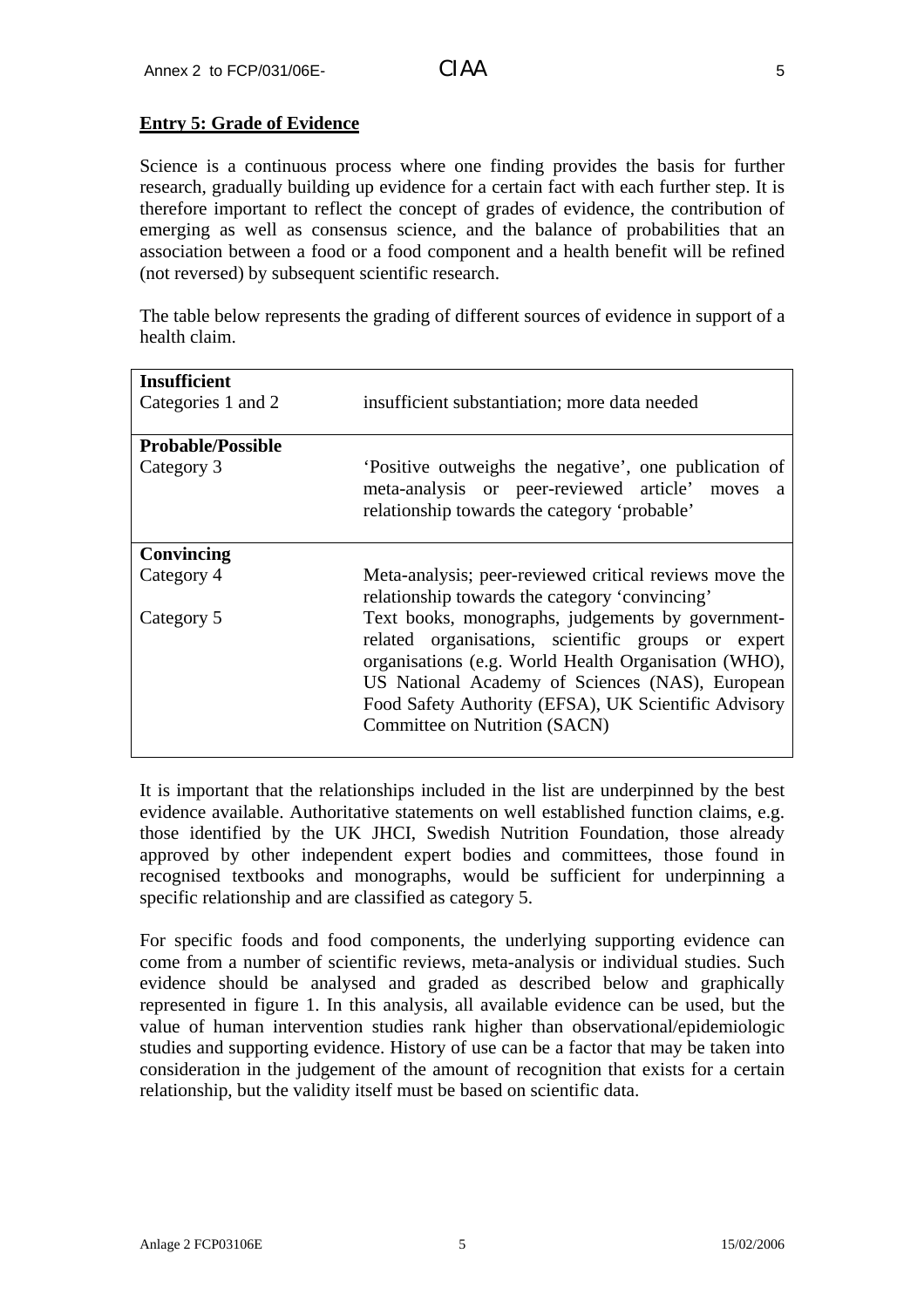## **Figure 1.**



### **Entry 6: References**

The references should be complete and allow an expert committee to find the information quickly and efficiently. It is recommended that, for claims that are not underwritten by recognised text books and monographs or groups of independent experts, the key hard copy or electronic version of the individual scientific paper(s) is identified and assessed as set out below. This is essential to enable companies and other interested parties to grade the evidence. It also indicates that the company or other interested party is ready to provide the supporting data if required by the European Commission, the Member States or EFSA.

### **1. Evidence accepted by independent expert bodies and national and international committees can include the following sources (non-exhaustive list)**

ANZFA: Permitted health claims by Food Standards Australia and New Zealand CEDAP: Commission d'étude des denrées alimentaires destinées à une alimentation particulière (Fr). FDA: Food and Drug Administration (USA) FNFC: Ministry of Health and Welfare (Foshu, Japan) FSB: Federal Scientific Bodies (USA) JHCI: Joint Health Claims Initiative (UK) NFA: National Food Agency (Fin) SNF: Swedish Nutrition Foundation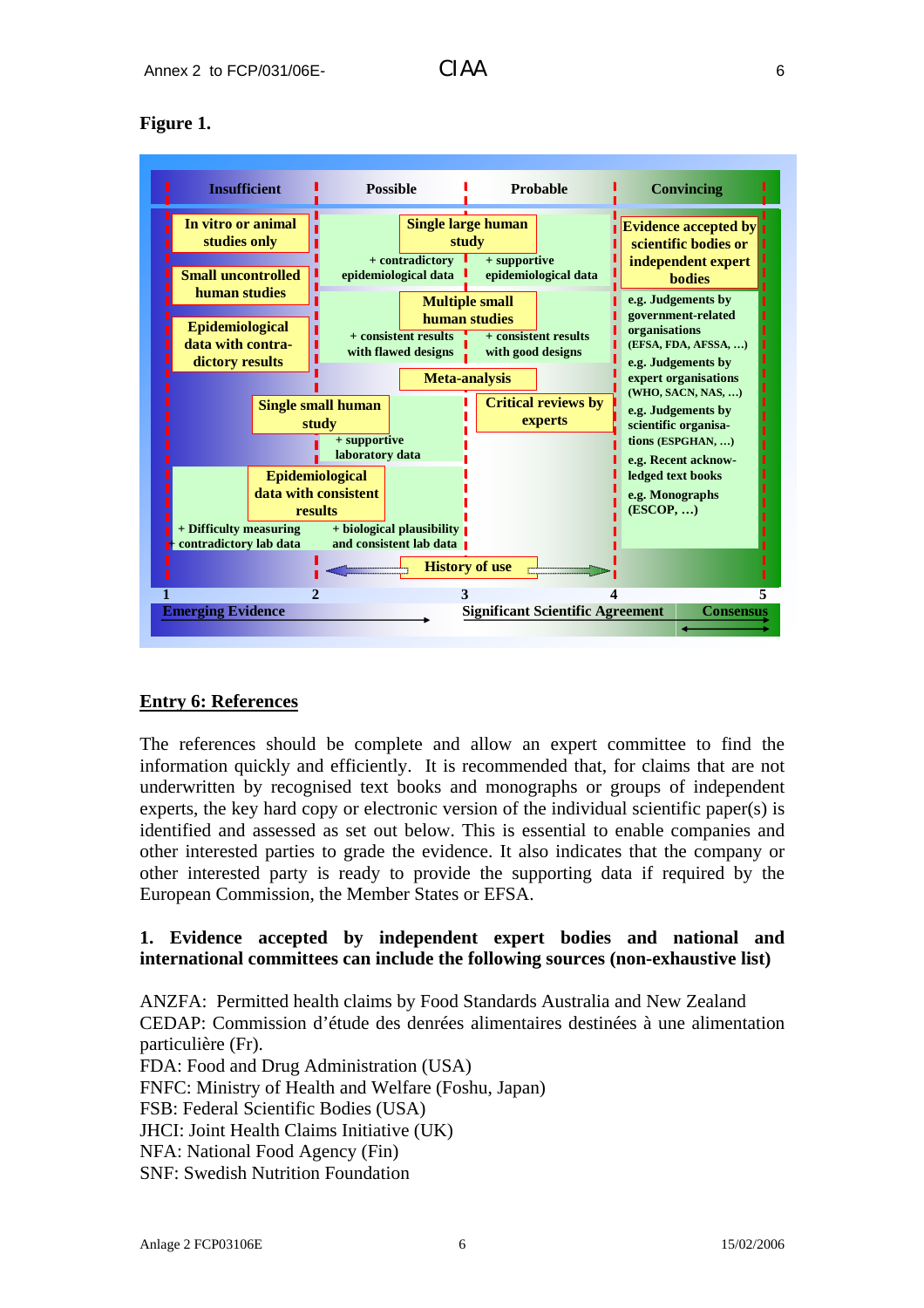VC: Voedingscentrum (Nl) WCRF: World Cancer research Fund WHO: World Health Organisation Etc.

## **2. Evidence from recognised text books and monographs**

e.g.:

*Encyclopedia of Human Nutrition 2E.* Editor-in-chief, Michele J. Sadler, editors, J.J. Strain, Benjamin Caballero. San Diego : Academic Press, c1999.

*Handbook of Nutrition and Food.* Edited by Carolyn D Berdanier...[et al.]. Boca Raton, Fla.: CRC Press, 2002.

*Introduction to Human Nutrition.* Edited on behalf of The Nutrition Society by Michael J. Gibney, Hester H. Vorster and Frans J. Kok. Blackwell Science, September 2002.

Etc.

# **3. Evidence from individual references (see also annex 1 and annex 2)**

The relevant data should be extracted objectively from peer-reviewed publications in the scientific literature and presented in a clear, concise manner (see table below).

|    | <b>Example for a synopsis protocol</b>                                                     |
|----|--------------------------------------------------------------------------------------------|
| 1. | Title of the study                                                                         |
| 2. | Authors (and their affiliation)                                                            |
| 3. | Journal or book reference                                                                  |
| 4. | Objective of the study                                                                     |
| 5. | Study type/design                                                                          |
|    | If the study type/design is a pooled analysis (systematic review or meta-analysis) of many |
|    | studies, then include                                                                      |
|    | (i) inclusion/exclusion criteria for the studies, and                                      |
|    | (ii) data extraction from the studies                                                      |
| 6. | Study population (inclusion/exclusion criteria)                                            |
| 7. | Baseline characteristics of study subjects and controls                                    |
| 8. | Duration of the study                                                                      |
| 9. | Location of the study                                                                      |
|    | 10. Methodology (including quality of the active component)                                |
|    | 11. Dietary assessment technique                                                           |
|    | 12. Outcome measurement and other relevant measurements                                    |
|    | 13. Statistics                                                                             |
|    | 14. Results                                                                                |
|    | 15. Conclusion                                                                             |
|    | 16. Points to note/further comments                                                        |

### **Entry 7: Examples of Claims Wording**

Examples of wordings of the health claims made on product labels and in advertising and other promotions should be included in the list. A copy of product labels and advertising materials is also advisable as back up, should it be required.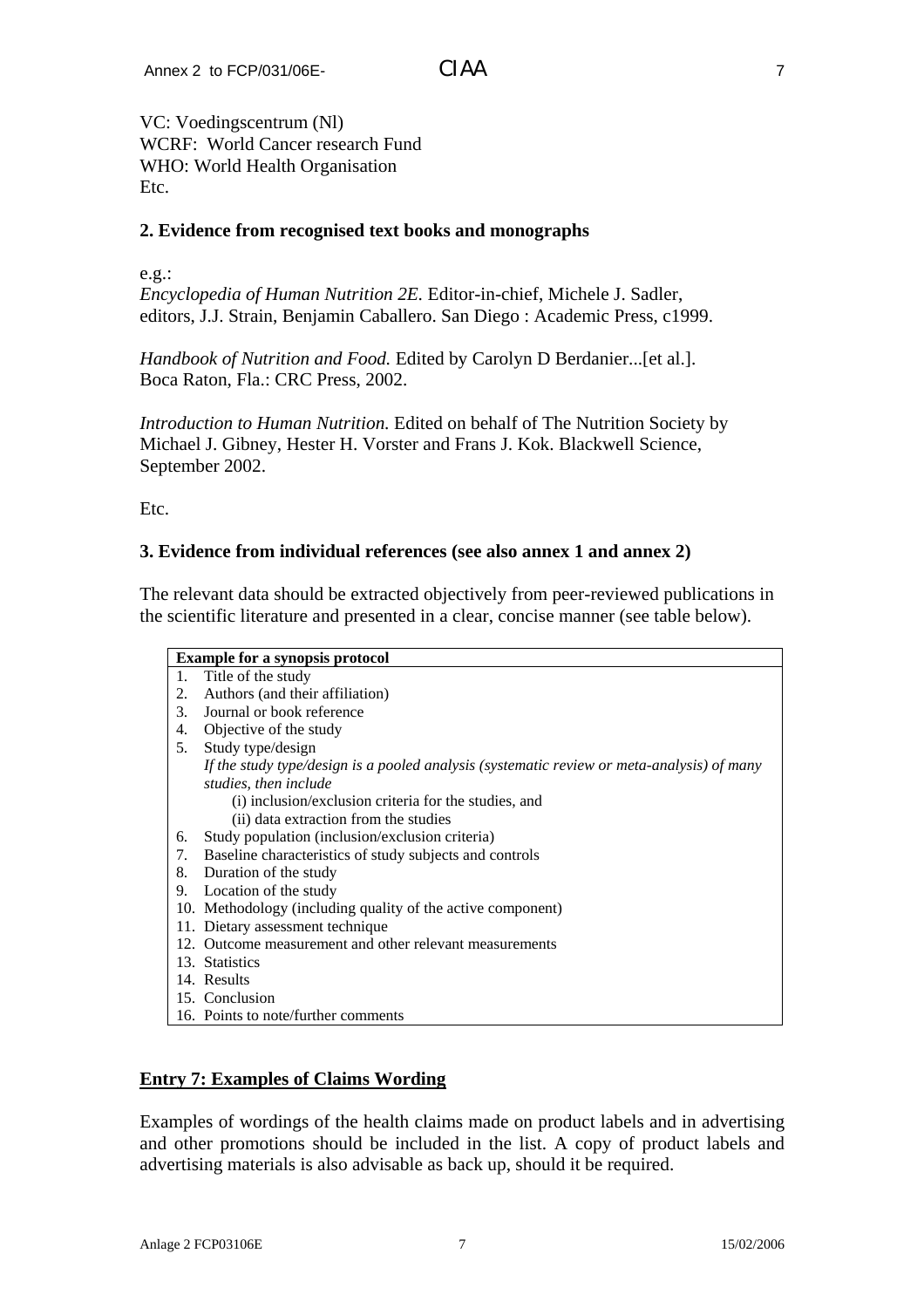Examples of wording of the claims should be consistent with:

- The nutrient, other substance, food or food component health relationship
- The level or grading of the available underlying evidence (use of modal verbs, qualifying language (see examples in table below))
- The context of the nutrient, other substance, food or food component in relation to their role in the daily diet and their content in the food
- Consumer understanding
- The scope of the list (i.e. not being a reduction of disease risk claim)

| Food or food component                                                                            | <b>Health relationship</b>                                                                                                   | <b>Example claim</b>                                                                                                                                                                                                                                                                                                                                                                |
|---------------------------------------------------------------------------------------------------|------------------------------------------------------------------------------------------------------------------------------|-------------------------------------------------------------------------------------------------------------------------------------------------------------------------------------------------------------------------------------------------------------------------------------------------------------------------------------------------------------------------------------|
| Calcium                                                                                           | Necessary for normal structure<br>of bones and teeth, normal nerve<br>and muscle function                                    | Maintains strong and healthy<br>bones and teeth                                                                                                                                                                                                                                                                                                                                     |
| Glucosamine                                                                                       | Joint health                                                                                                                 | May help to maintain healthy<br>joints; improves mobility; helps<br>keep joints supple and flexible                                                                                                                                                                                                                                                                                 |
| Ginseng                                                                                           | Enhancement of mental and<br>physical capacities in cases of<br>weakness, exhaustion, tiredness<br>and loss of concentration | Helps maintain optimal stamina,<br>feelings of energy and vitality,<br>physical and mental well-being                                                                                                                                                                                                                                                                               |
| Wholegrain cereals                                                                                | Maintenance/promotion of a<br>healthy heart                                                                                  | People with a healthy heart tend<br>to eat more wholegrain foods as<br>part of a healthy lifestyle                                                                                                                                                                                                                                                                                  |
| Oats (whole oats, flour, oat bran<br>and rolled oats as sources of<br>soluble fibre, beta-glucan) | Reduces total and LDL<br>cholesterol                                                                                         | The inclusion of oats as part of a<br>diet low in saturated fat and a<br>healthy lifestyle can help reduce<br>blood cholesterol; proven to<br>naturally reduce cholesterol as<br>part of a healthy lifestyle; oats<br>can actively reduce cholesterol<br>levels, which in turn helps to<br>maintain a healthy heart; reduce<br>cholesterol with soluble oat<br>fibre                |
| Oily fish (omega-3 PUFA)                                                                          | Maintenance and promotion of a<br>healthy heart                                                                              | Two a week helps heart health;<br>Everyone knows that fish is<br>good for you and that's why<br>we're supporting the (UK) Food<br><b>Standards Agency</b><br>recommendation that everyone<br>should eat at least two portions<br>of fish per week, one of which<br>should be an oily fish such as<br>salmon or mackerel to provide<br>approx. 3 g of long chain<br>omega-3 per week |

Some examples of wording of claims: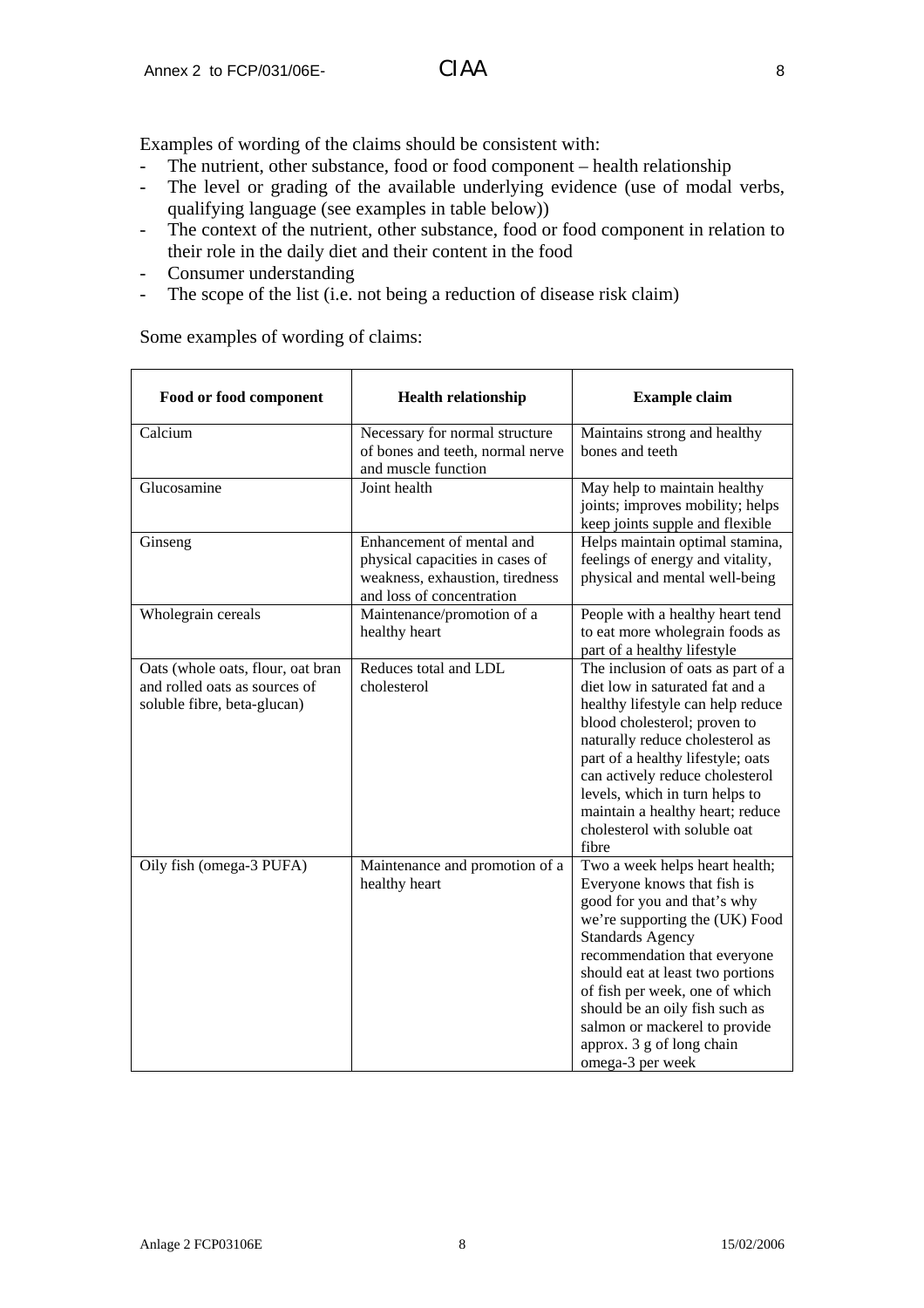| <b>Health</b>  | Grade                                                | <b>Qualifying language</b>                                                                                                                                                                                                                                                                                                                                                                                                        |  |
|----------------|------------------------------------------------------|-----------------------------------------------------------------------------------------------------------------------------------------------------------------------------------------------------------------------------------------------------------------------------------------------------------------------------------------------------------------------------------------------------------------------------------|--|
| <b>Claim</b>   | (based<br>on<br><b>WHO/WCR</b><br>grading<br>system) |                                                                                                                                                                                                                                                                                                                                                                                                                                   |  |
| Yes            | Convincing                                           | Scientific evidence supports [function in the body]<br>[Substance x] is necessary for [function in the body]; This product<br>contains  of the substance.<br>The function of [Substance x] in the body is ; Intake of [the substance]<br>will promote<br>Modal verbs: 'will'; show; demonstrate                                                                                                                                   |  |
| Yes            | Probable                                             | Although there is scientific evidence supporting , evidence is not<br>conclusive<br>A diet rich in [substance] has been shown to ; This product contains<br>of the substance.<br>Scientific findings indicate that [substance x]<br>Based on current evidence it is likely / plausible that [substance x]<br>Modal verbs 'can'; indicate                                                                                          |  |
| Yes            | Possible                                             | Some scientific evidence suggests  However the evidence is limited and<br>not conclusive.<br>Regular consumption of [Substance x] may help [].<br>[Substance x] has traditionally been used for []. These effects have not<br>been scientifically proven.<br>Based on current evidence, it is possible that [substance x]  These<br>findings are subject to further research.<br>Modal verbs 'may'; suggest<br>Disclaimer present |  |
| N <sub>0</sub> | Insufficient                                         | There is little scientific evidence supporting the claim                                                                                                                                                                                                                                                                                                                                                                          |  |

Below are examples of wording that could reflect the grade of the evidence

### **REFERENCES**

- 1) Aggett, P.H., Antoine, J-M., Asp, N-G., Bellisle, F., Contor, L., Cummings, J.H., Howlett, J., Müller, D.J.G., Persin, C., Pijls, L.T.J., Rechkemmer, G., Tuijtelaars S., Verhagen, H. 2005. PASSCLAIM – Process for the assessment of scientific support for claims on foods. Consensus on criteria. European Journal of Nutrition **44** (Suppl 1): 1/5–1/30.
- 2) Asp, N-G., Cummings, J.H., Howlett, J., Rafter, J., Riccardi, G., Westenhoefer, J. 2004. PASSCLAIM – Process for the assessment of scientific support for claims on foods. Phase II: moving forward. *European Journal of Nutrition* **43** (Suppl 2): 1–183.
- 3) Asp, N-G., Cummings, J.H., Mensink, R.P. *et al*. 2003. PASSCLAIM Process for the assessment of scientific support for claims on foods. Phase I: Preparing the way. *European Journal of Nutrition* **42** (Suppl 1): 1–119.
- 4) Richardson, D.P. 2005. The scientific substantiation of health claims with particular reference to the grading of evidence. *European Journal of Nutrition* **44** (5): 319–324.
- 5) Richardson, D. P. 2005. The scientific substantiation of health claims with particular reference to the grading of evidence and consumer understanding. *IFIS Food Science and Technology Bulletin: Functional Foods* **2** (4): 39–48.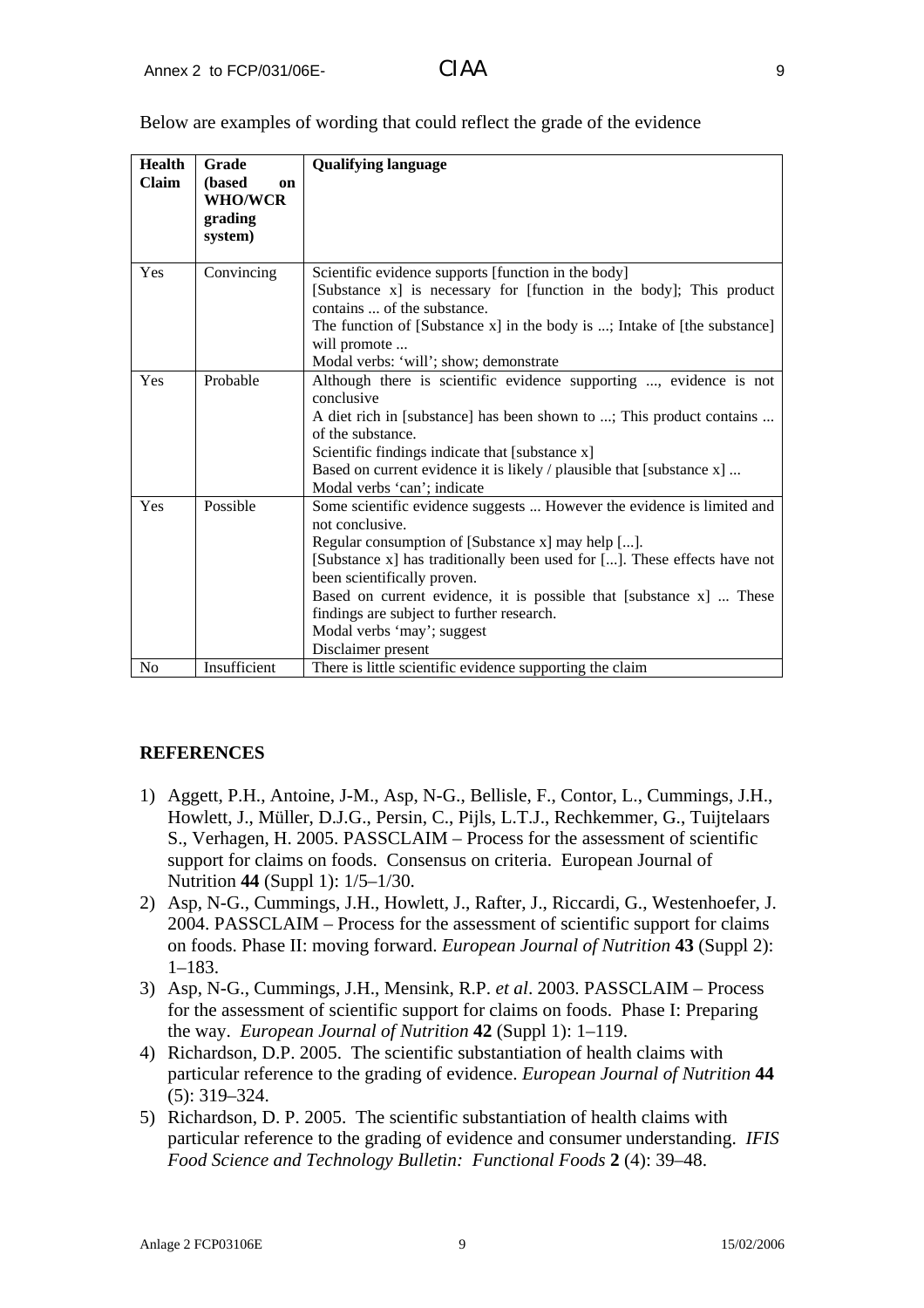- 6) Richardson, D.P., Affertsholt, T., Asp, N-G. *et al*. 2003. PASSCLAIM synthesis and review of existing processes. *European Journal of Nutrition* **42** (1): 96–111.
- 7) Truswell, A.S. 2001. Levels and kinds of evidence for public health nutrition. *Lancet* **357**: 1061–1062.
- 8) US Food and Drug Administration, Centre for Food Safety and Applied Nutrition (1999–2003)http://www.cfsan.fda.gov/~dms/fig-6c.html; **<http://www.cfsan.fda.gov/~dms/ssaguide.html>**; **<http://www.cfsan.fda.gov/~dms/hclmguid.html>**; **<http://www.cfsan.fda.gov/~dms/hclmgui3.html>**.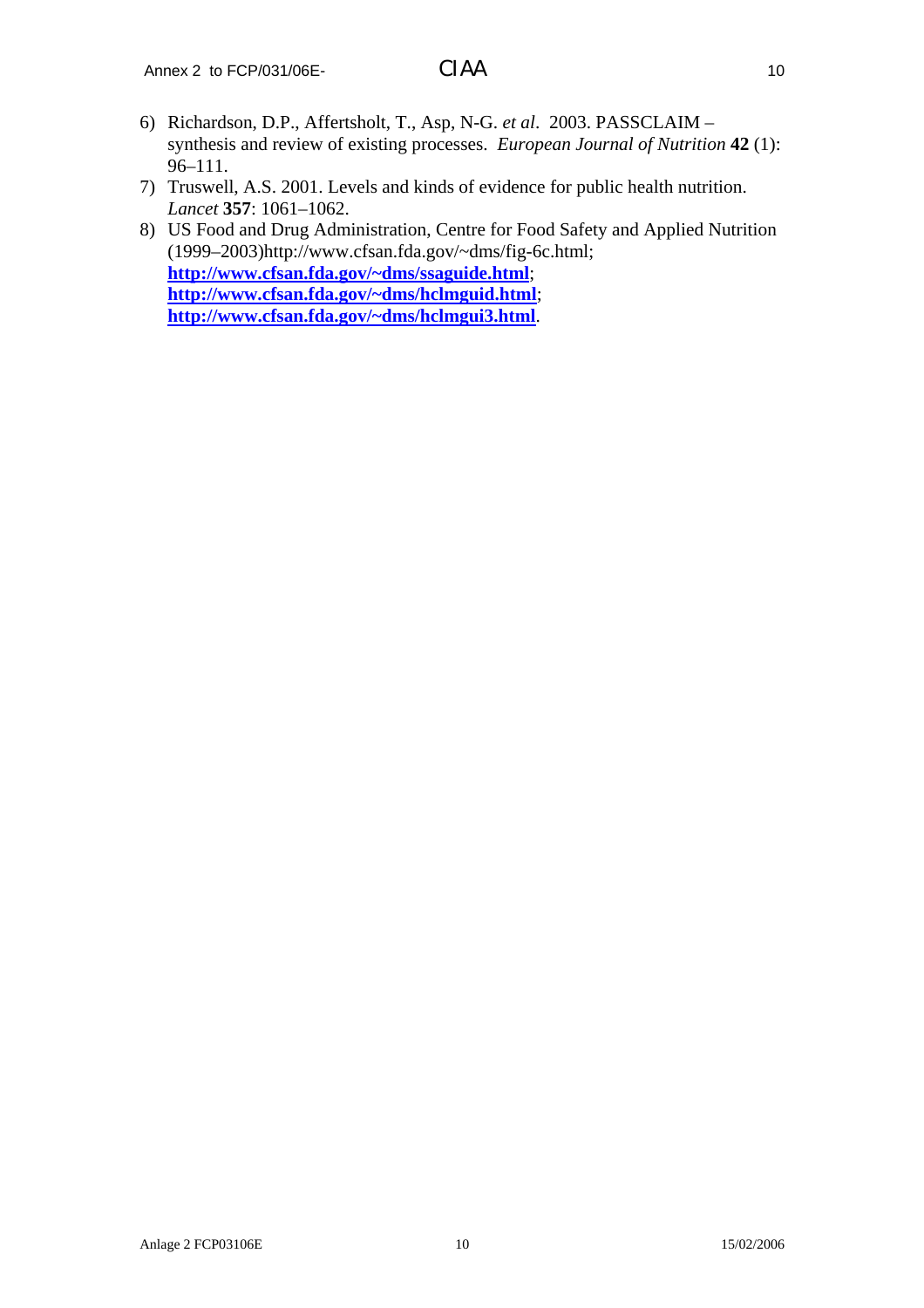# **Brief and concise synopsis of individual references.**

- 1. Title of study Ensure full title is presented.
- 2. Authors

Complete list of **all** the authors' names and initials. *Et al.* is not sufficient. Also list the author's affiliation (e.g. University, company, ...).

3. Journal or book reference

The reference must be complete, stating the full name of the journal/book, the date of publication, volume number and page numbers. It should be clearly stated if the reference is a supplement to a journal or special edition. For books, the name of the book and editors, the chapter heading and authors, the pages, the publishers and ISBN number should be mentioned.

4. Objective of the study

The abstract or summary together with the introduction to the scientific paper usually state the objective(s) of the research work.

# 5. Study type/design

Studies can be broadly classified as follows:

|                   | <b>Human intervention studies</b>                                      |
|-------------------|------------------------------------------------------------------------|
| $\circ$           | randomised, controlled trials (RCT)                                    |
| $\cap$            | clinical trials                                                        |
| O                 | physiological/psychological trials                                     |
|                   | Observational/epidemiological                                          |
| $\circ$           | prospective (cohort)                                                   |
| $\circ$           | cross-sectional (analytical)                                           |
| $\Omega$          | case-control                                                           |
| <b>Supporting</b> |                                                                        |
| $\Omega$          | animal                                                                 |
| $\Omega$          | <i>in vitro</i> cellular and molecular                                 |
| $\circ$           | studies of genotype                                                    |
| $\circ$           | modelling (of a mechanism)                                             |
|                   |                                                                        |
|                   | Note, if the study type/design is a pooled analysis (systematic review |
|                   | or meta-analysis) of many studies, then include:                       |

- o inclusion/exclusion criteria for the studies, and
- o data extraction from each of the studies
- 6. Study population

Study groups should match as far as possible the target group, considering as is appropriate, for the food or food component. Typically, age, gender, ethnic origin, body weight and height, usual or background diet and intervention, level of physical activity, smoking habits, alcohol consumption, location and other relevant lifestyle and environmental factors should be stated. The study results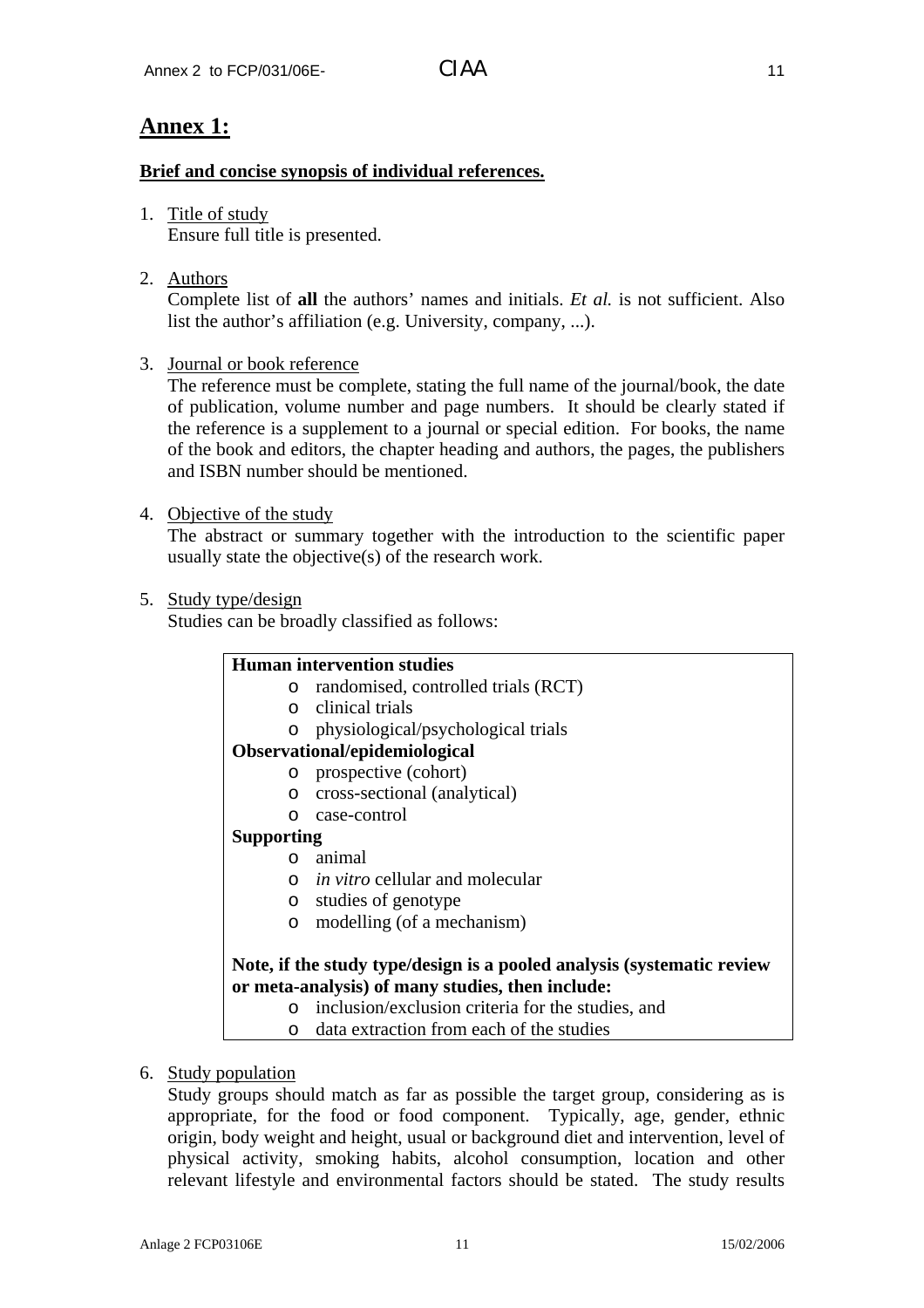could relate to the whole population or a specific subgroup (e.g. elderly, obese, smokers, runners, students, pregnant women).

7. Baseline characteristics of study subjects and appropriate controls

There needs to be an adequate description of the study population as stated above, but it is also important to state inclusion/exclusion criteria for subjects in the study, recruitment procedures to minimise selection bias, and for a controlled intervention, the matching and randomisation procedures employed to assign the subjects to the control and test groups.

An appropriate design and randomisation is required including, in cross-over studies, adequate wash-out periods, and the control food or diet should, as far as possible, provide similar nutrients/energy intakes. Many foods cannot be studied in a 'blinded' way. However, with food supplements or components that can be hidden in a product, the use of a control product without the component is recommended. Wherever possible, a control product should be used. The test and control materials should be the same as, or be as close as possible to the food or food component as it is intended to be marketed and purchased.

### 7. Duration of the study

There are two aspects to this criterion:

- the period of intake should be suitable, and
- the duration of observation should be long enough for the expected benefit to occur and, if necessary, to show that a health benefit is sustained.

For example, the effect of a food on glycaemic index or satiety, or a carbohydrate source on cognitive performance may be measured in hours, whereas changes in blood cholesterol may take weeks or months. Any human intervention study design should ensure that the product is ingested long enough to allow the claimed effect.

8. Location of the study

Environmental and climatic factors may influence the study outcome as well as typical background diets and lifestyles. The location should be stated as precisely as possible. The evidence can also be assessed based on the consistency of results among different population groups and within them.

- 9. Methodology
	- ¾ **Characterisation of study groups' background diet and other relevant aspects of lifestyle** are needed as they might affect the outcome of the study, e.g. the effect of a cholesterol-lowering component will be influenced by the amount of energy in the diet from saturated fat.
	- ¾ **The amount of the food or food component should be consistent with its intended use and the way and frequency with which it will be consumed.** Where dose-response studies are reported, the range of doses must be clearly stated.
	- ¾ **The influence of the food matrix and dietary context on the functional effect of the component.** This criterion relates to the physico-chemical properties of the food or food component and its bioavailability or 'nutritional equivalence'. The food matrix, both in the raw state, after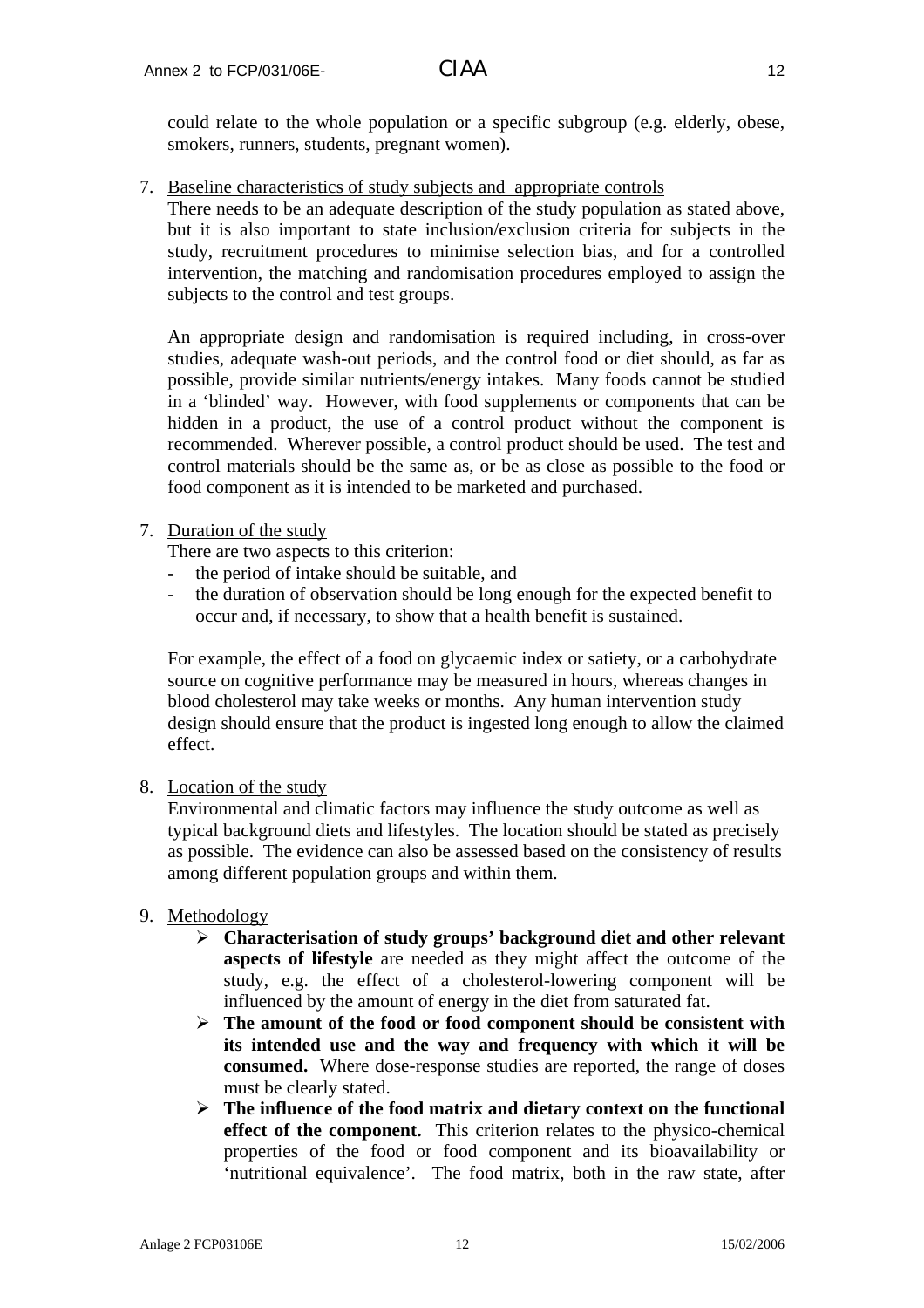storage and during culinary preparation can have a significant influence on the bioactive component.

¾ **Monitoring the subjects' compliance concerning the intake of the food or food component under test**

It is essential to know the **actual** dietary intake of the subjects and to confirm that they have taken the food or food component in the right amount at the right time over the specified period. Monitoring compliance is essential for assurance that the study is valid. Compliance measures can include biomarkers in blood, urine or breath. Studies of dietary compliance have shown that adherence to the experimental diets is often much less than expected. Exclusion of non-compliant subjects can make a major difference to interpretation of results.

10. Dietary assessment technique

The baseline or habitual diet of the target population and the study group must be taken into account when planning and evaluating an intervention. If the baseline diet is not described, the scientific justification for inclusion or exclusion of the reference would need to be presented. For example, a bioactive component may already be present in the diets of populations or subgroups of interest, and there may be potential interactions between a substance provided by the diet and the test substance. The difficulties in determining dietary intake are frequently underestimated and dietary assessment needs as vigorous approach as possible. Methodological challenges exist for both the collection of information on foods consumed, the composition of the foods and the amount of intake. Various methods of dietary assessment have been used, and their strengths and limitations need to be stated. Independent markers of intake are helpful for assuring the validity of dietary intake data.

#### 11. Outcome measurement and other relevant measurements

Wherever possible, the claimed benefit, i.e. the true endpoint, should be measured directly, e.g. a disease outcome or mortality rate. In many cases, the period between an intervention and an outcome may be long, such as a reduced incidence of a disease. Alternatively, it may be possible to measure changes in metabolism relating to, for example, energy balance, protein turnover, cholesterol metabolism, glucose kinetics etc; in other words, by the use of biomarkers. The FUFOSE and PASSCLAIM projects classify markers of relevant functional outcomes as to whether they relate to:

- ¾ Exposure to the food or food component
- $\triangleright$  The target function or biological response
- $\triangleright$  An endpoint of an improved state of health or reduction of disease risk The markers should be:
	- $\checkmark$  Biologically valid in that they have a known relationship to the final outcome and their variability within the target population is known
	- $\checkmark$  Methodologically valid with respect to their analytical characteristics
- 12. Statistics

Studies providing evidence for a claimed effect of a food or food component should indicate the statistical criteria that were used in the design of the study. This assessment includes an estimate of the power (study size) needed to achieve a particular level of statistical significance, estimates of the size of the effect and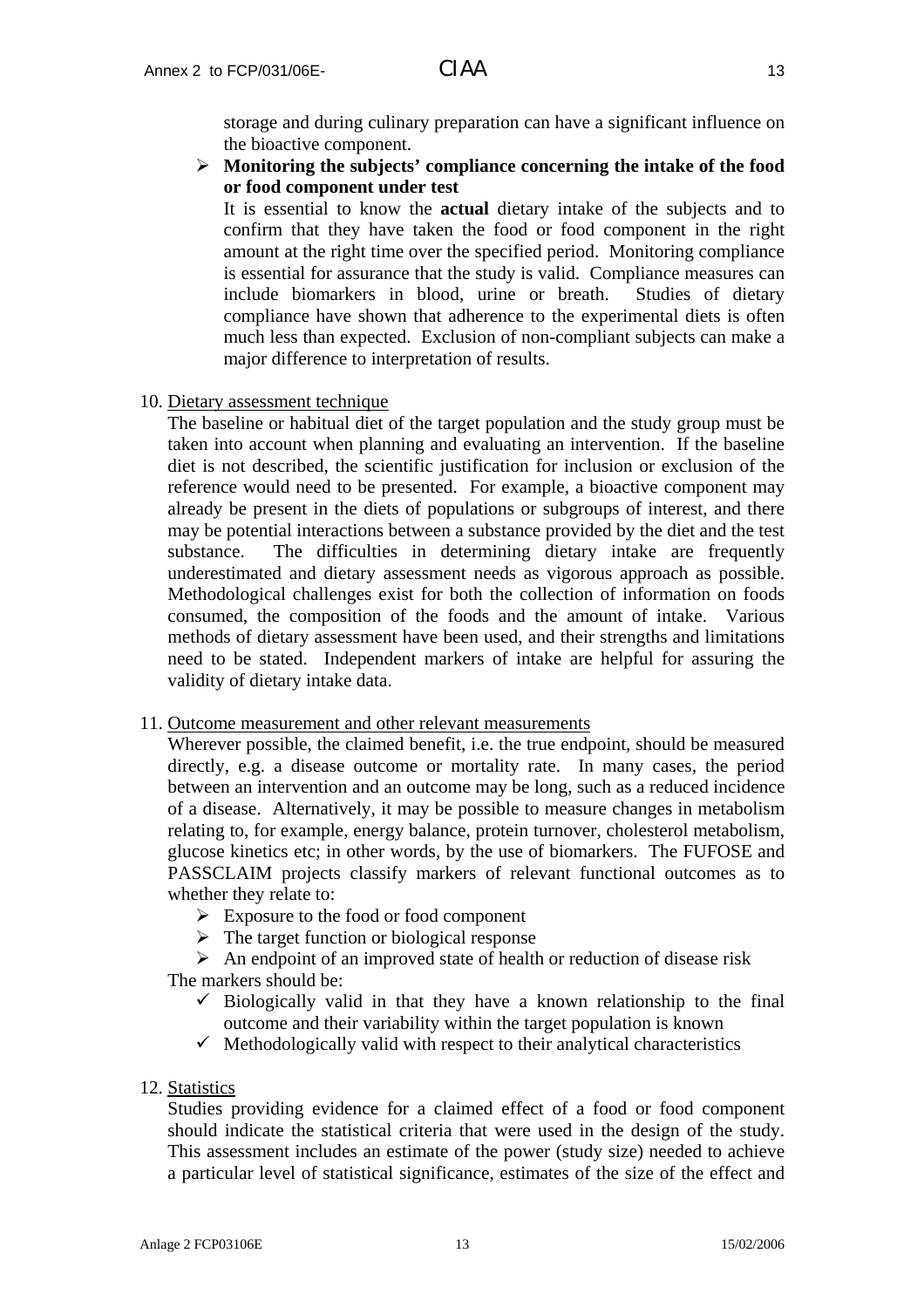the validity of the conclusions. In cases where the results fall short of statistical significance, the data will not, on their own, be sufficient to substantiate a claim. In comparing studies that differ in their outcomes, greater weight should be given to those trials that have the best design and adequate numbers of subjects.

# 13. Results

The results must be stated and scrutinised in detail to ensure their biological and methodological validity. The target variable or biomarker should have changed in a statistically significant way and the change should be biologically meaningful for the target group consistent with the claim to be supported. When assessing the validity of a claim, any reviewing body will need access to, and consider on their scientific merit, all relevant data. Selective presentation of data depending on whether or not they support the claim is not acceptable.

### 14. Conclusion

The results should be analysed in such a way as to describe the validity of the dietary methods, the use of particular biomarkers and/or outcomes, and the consistency of the results with evidence from other sources. The conclusion should state clearly the contribution that the publication makes to the process of scientific discovery, new information and the strengths and limitations of the data. The results and conclusions must have been subject to peer review. The abstract or summary of the published paper may help guide the assessor, but an analysis of the data and an evaluation of the quality of the results is essential.

### 15. Points to note/further comments

An evaluation of the data may leave some questions unanswered. In such cases, the strengths and weaknesses should be set out clearly and questions raised as to whether or not the evidence supports the proposed claim. The quality and results of individual papers may differ and the study may be incomplete. The assessment should set out clearly how the individual study fits into the totality of the available data and the persuasiveness and relevance to the claim.

The final scientific assessment of a claim will be on a case-by-case basis and will involve the judgement from independent assessors that the diet/health relationship is valid, and that the evidence in support of the relationship outweighs the evidence against. The assessment of the totality of the available data and weighing of the evidence should be sufficient to permit the conclusion that a change in the dietary intake of a food or food component will result in a health benefit and/or health outcome, including a change in disease endpoint.

Examples of how data can be extracted and presented are shown in Annex I. The individual studies have been analysed in accordance with the protocol described in Table 1 as far as possible to ensure ease of comparability.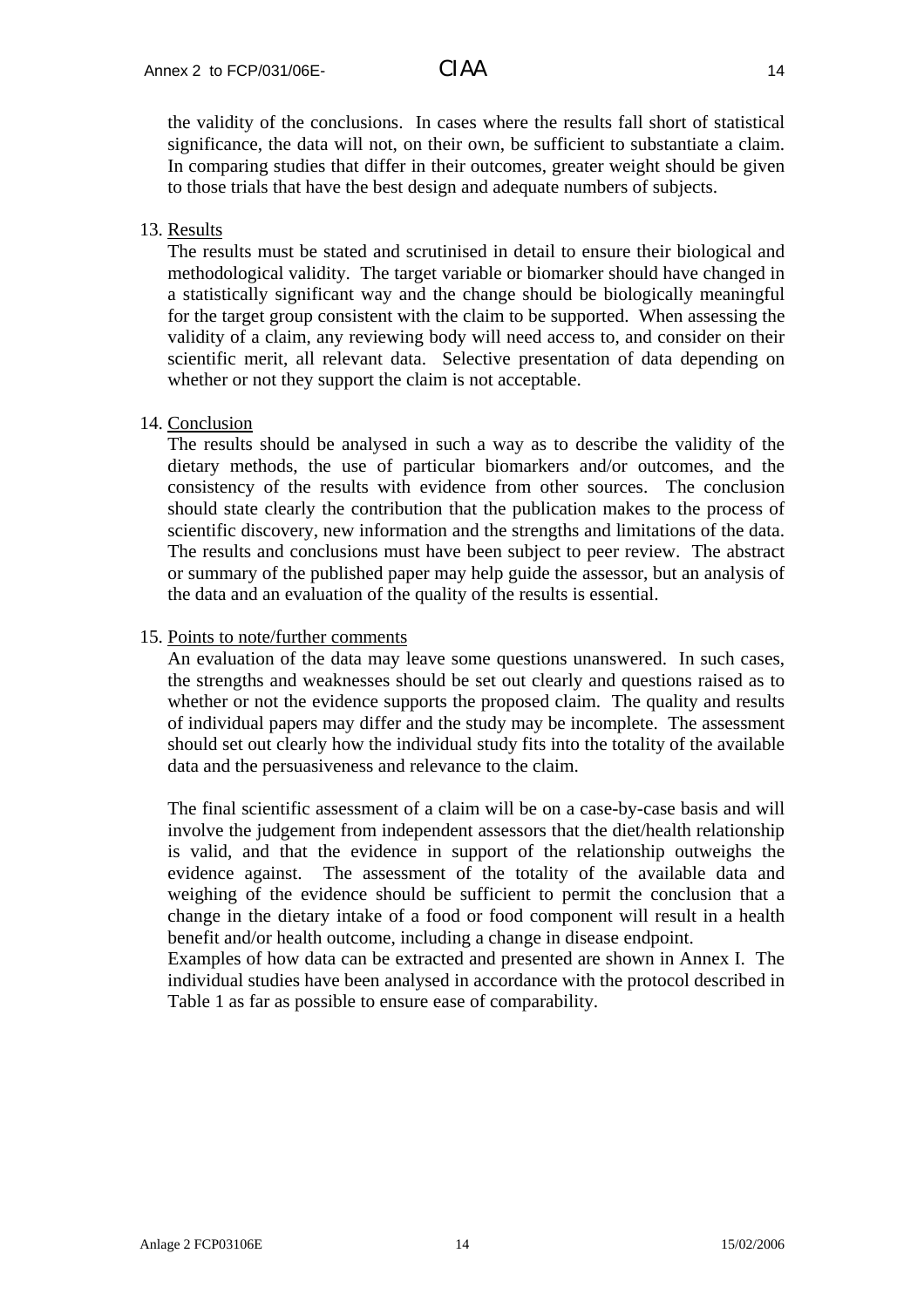# **Annex 2**

# **Examples of Individual Summaries of Evidence**

### **WHOLE GRAIN**

**Reduced mortality among whole grain bread eaters in men and women in the Norwegian County Study** 

Jacobs DR Jr, Meyer HE and Solvoll K

# Eur J Clin Nutr, 2001; 55: 137-143.

### **Objective of the study:**

To study whether mortality and death from CHD and total CVD is reduced among whole grain bread eaters in Norway.

#### **Study design:**

A prospective cohort study

### **Study population:**

16 933 men and 16 915 women, aged 35-56 years at baseline, not disabled and free from CVD. **Duration of the study:** 

A follow-up period from 1977-1983 to 1994, i.e. from 11 to 17 years.

# **Location of the study:**

Norway, three different counties.

### **Methodology:**

**Dietary assessment:** A validated (against 24 hour recall) semi-quantitative, 66-item food frequency questionnaire was used to measure dietary intake. The questionnaire focused strongly on the intake of bread, meat, fish, milk, coffee, oranges, potatoes, cakes and fat, with no other information on fruit and vegetables. Although the questionnaire was relatively brief, and energy intake is probably underestimated, it is likely that the ranking of individuals by energy intake is reasonable.

The FFQ included four questions about bread intake:

- 1. how many slices of bread do you usually eat per day? (6 categories ranging from  $< 2$  to  $>13$ )
- 2. what kind of bread do you eat most often? (bought or home made)
- 3. if you buy, what type most often? (white, light or whole grain)
- 4. if you bake at home, what proportion of the flour is whole grain? (4 categories from none to more than half)

A whole grain bread score was formed to evaluate the intake of whole grain. The score is defined as the product of the number of slices eaten per day times the proportion of whole grain flour. Given the tendency for those who ate mostly bought bread to overestimate the coarseness of the flour used, the answer to question 4 was downgraded one category for those who bought their bread in order to calculate the whole grain bread score.

#### **Outcome measurement:**

Cause of death was assigned based on ICD 8 and 9 codes by nosologists at Statistics Norway. In addition to total mortality, underlying causes of CHD and total CVD among other causes were studied as well.

**Statistics:** Participants were divided in five categories according to their whole grain bread score. Characteristics of male and female study populations are presented in table 2 p.139 and table 3 p. 140, respectively. Proportional hazards regression analysis was used to study the relationship between total mortality and each cause of death as dependent variable and category of whole grain score. Minimally adjusted (age, energy intake and sex) and multivariate adjusted (all the variables mentioned in the tables 2 p.139 and 3 p.140 except fat) hazard rate ratios (HRR) were calculated for men and women separately in each of the whole grain intake category and then combined. All analyses were done using the Statistical Package for the Social Sciences (SPSS, 1999).

### **Results:**

- Men reported eating  $6.3 \pm 2.0$  slices of bread per day with the energy intake of 7847  $\pm$  2242 kJ/day. Women reported eating  $3.9 \pm 1.6$  slices per day with the energy intake of  $5211 \pm 1531$ kJ/day. Men used  $22.8 \pm 13.9\%$  whole grain flour in their bread, compared to  $25.6 \pm 14.2\%$ among women.
- The mean whole grain bread score was  $1.43 \pm 1.00$  among men and  $1.00 \pm 0.71$  among women. After adjustment for age and energy intake, the mean whole grain bread score was virtually identical between sexes, 1.21 among men and 1.22 among women.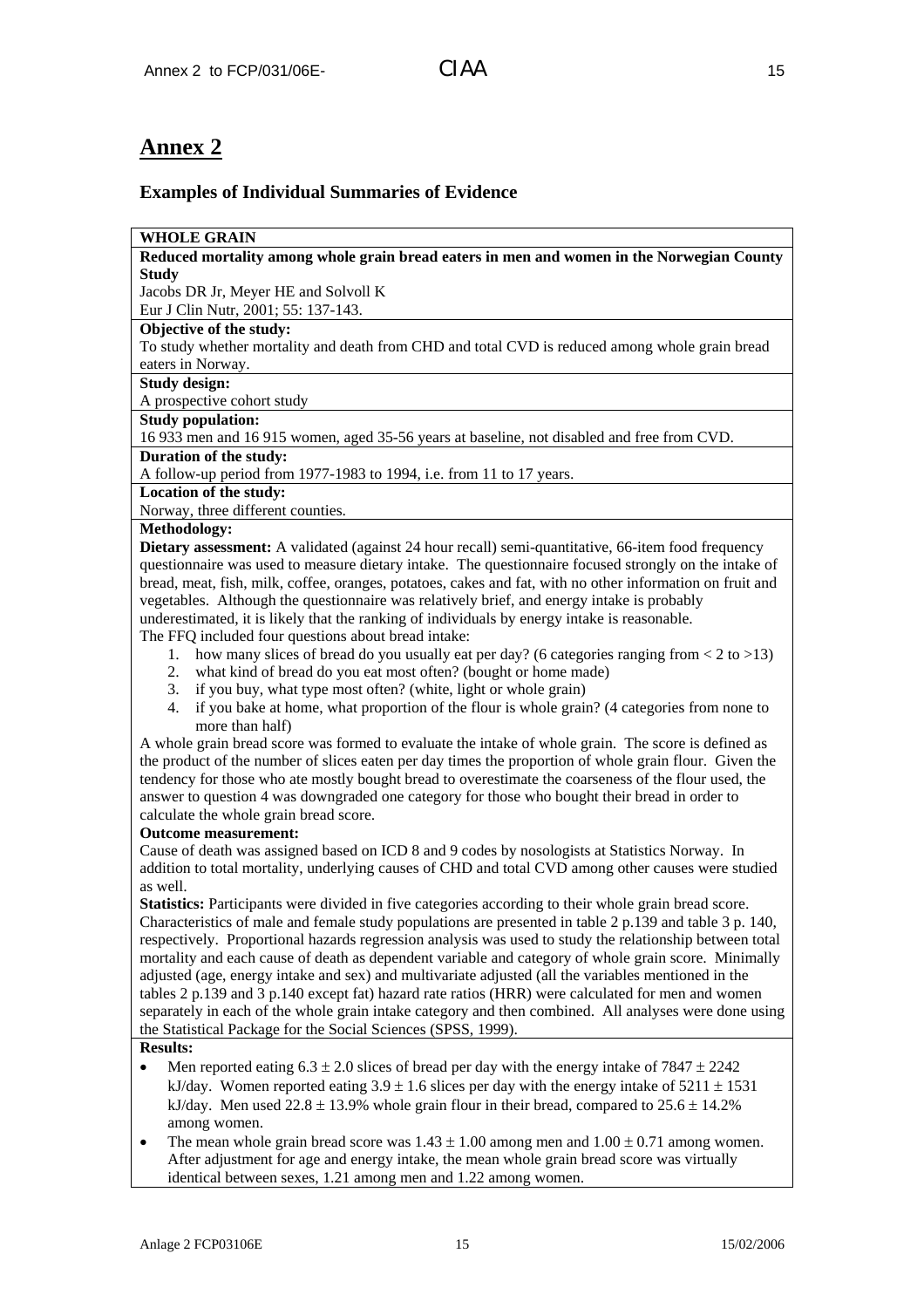- All in all, whole grain bread eaters had a more favorable profile of health behaviors and diet than the non-eaters (table 2 p.139 and table 3 p.140).
- During 488 500 person-years of follow-up, 587 men and 146 women died of CVD (in total 733), death was attributed to CHD in 456 of these men and 79 of these women (in total 535). Obs. According to the table 4 p.141 total number of CVD deaths was 758 and the total number of CHD deaths 553. Why the discrepancy?
- Comparing the highest vs. the lowest category of the whole grain bread score the minimally adjusted HRR for CVD, for men and women combined, was 0.64 (95% CI, 0.50 - 0.82) and the multivariate adjusted HRR 0.77 (95% CI, 0.60 – 0.98). Minimally adjusted HRR for CHD, for men and women combined, was  $0.63$  (95%CI,  $0.47 - 0.85$ ) and the multivariate adjusted HRR 0.76 (95% CI, 0.56 – 1.02) (table 4 p.141)

#### **Points to note:**

- This study finds reduced death rates in healthy, middle-aged, Norwegian, whole grain eaters in several disease categories. The association of whole grain bread intake with mortality was most consistently graded for CVD. However, the reduction in mortality rate was greatest for noncardiovascular, noncancer causes, about 35%, even in those with a relatively low whole grain bread score (table 4 p.141).
- The findings of this study is of particular interest because it extends the findings from the US for differential risk according to amount of whole grain intake to the higher intake levels customarily consumed by Norwegians.
- All dietary surveys, including this one, suffer from high within-person error in self-reported diet. This error tends to flatten the association of dietary factors such as whole grain intake with disease endpoints.
- It is a major limitation that the survey contains very little information about the intake of other plant products besides bread, potatoes and oranges. Therefore, it needs to be kept in mind that the findings for whole grain in this study may in part reflect the influence of fruit and vegetable intake.

#### **OATS**

### **Oat products and lipid lowering. A meta-analysis.**

Ripsin CM, Keenan JM, Jacobs DR Jr, Elmer PJ, Welch RR, Van Horn L, Liu K, Turnbull WH, Thye FW, Kestin M, et al.

JAMA (1992, Jun 24)267(24):3317-25.

#### **Meta-analysis**

of trials investigating the relationship between consumption of oats and total blood cholesterol levels in free-living subjects. Trials published by March 1991 were identified by computerized literature search in MEDLINE and checking the unpublished trials relating to lipid-oat association supplied by the Quaker Oats Co, Barrington, Ill. 19 trials were identified, reviewed and summarized.

#### **Inclusion criteria:**

- Trials had to have been controlled and randomized.
- If a product was used for comparison, it had to have been one with very low or no soluble fibre.
- If a trial tested the intervention against a special background diet (low-fat and low-cholesterol), there had to have been a sufficient lead-in period—a minimum of 4 weeks.
- All trials had to have made a formal assessment of dietary behaviour and body weight changes in treated and control subjects.
- If investigators did not submit their raw data for analysis, the published report had to provide the necessary information to calculate the appropriate size of the effect and associated standard error.
- Cross-over trials were analysed in the primary analysis as parallel design trials when the raw data were available, using the information from just the first phase.

#### **Extended inclusion criteria:**

• Applying all other criteria as above but not number 3. The extended inclusion criteria did not assume a lead-in period with low fat and low cholesterol background diet.

#### **Study population:**

A total of 10 trials met the a priori inclusion criteria and 12 trials met the extended inclusion criteria. The 10 trials generated 19 and 12 trials 22 individual sizes of effect, because some single trials included multiple treatment groups. From 10 to 137 subjects were enrolled in each treatment or control group, with an age range from 20 to 73 years. The mean blood total cholesterol levels in the trials ranged from 4.6 to 7.1 mmol/L.

#### **Study design and follow-up period:**

8 trials used a parallel design, 3 used a 2 x 2 oat bran and wheat bran crossover design and one used a 3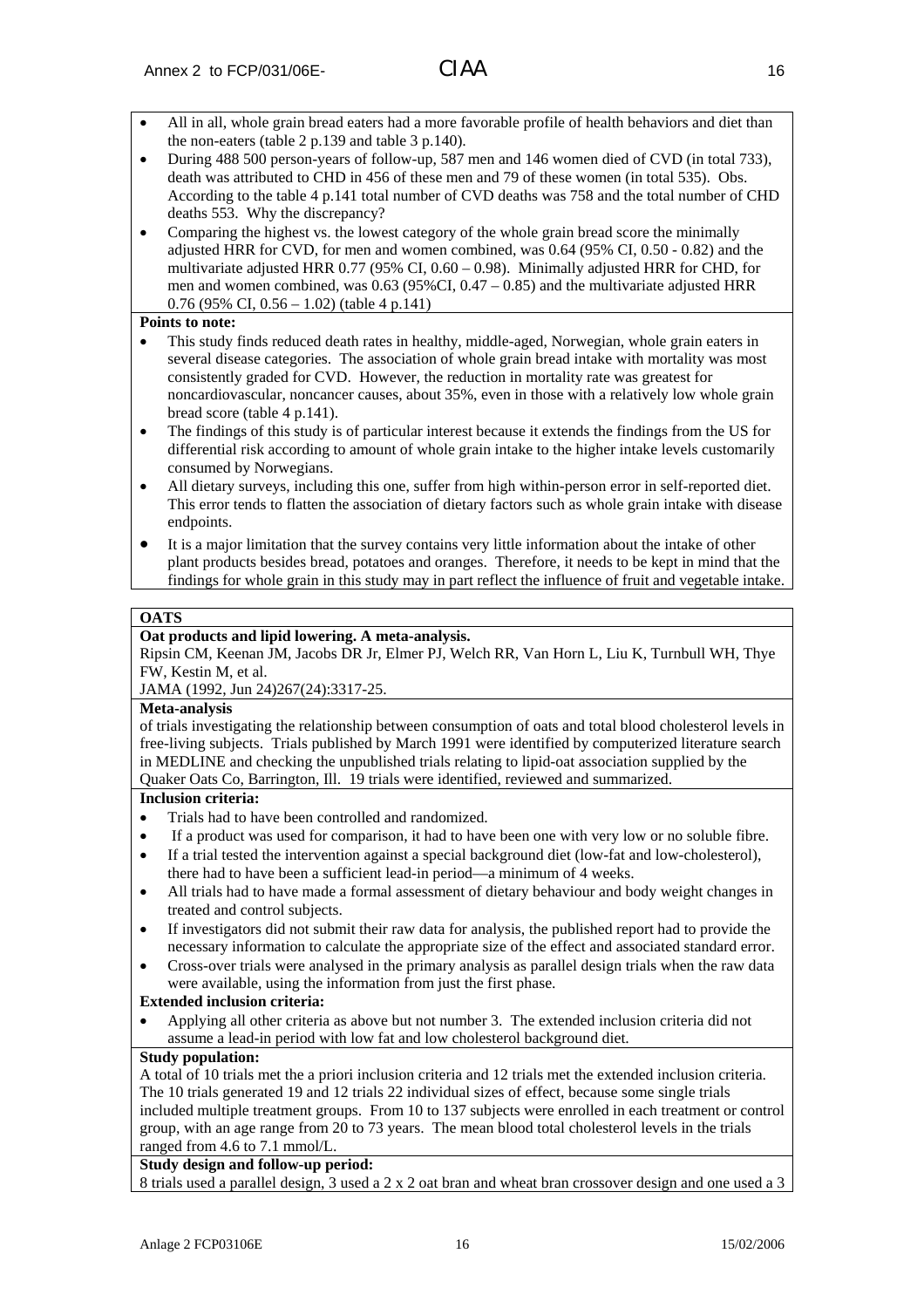x 3 design that tested oat bran, rice bran and wheat bran. The duration of treatment phases ranged from18 days to 8 weeks and the majority of the trials assessed diet by use of a 3- or 4-day written food record.

#### **Location of the study:**

University of Minnesota, Minneapolis

#### **Background diet:**

Six trials used an AHA (low fat, <30% energy from fat and low cholesterol, <300 mg/d) diet, 4 a normal, free-living diet, 1 a low-fibre diet and 1 a low-fat diet.

#### **Control diet:**

In 6 trials wheat fibre and in 4 trials diet only was used as a control.

#### **Intervention diet:**

Oat bran or oatmeal, oat bran dosage ranging from 28 g to 100 g per day, providing oat soluble fibre from 1.1 to 6.1 g per day, according to Table 2, pp.3320–3321. OBSERVATION: Soluble fibre values are estimates in many trials and are based on the assumption that 28 g of oat bran provides 2 g of soluble fibre.

### **Statistically significant (p**≤ **0.05) effects on blood lipids:**

- Total cholesterol: A summary size of effect for change (a decrease) in total blood cholesterol level of  $-0.15 \pm 0.03$  mmol/L (95% CI,  $-0.22$  to-0.09) was calculated for the 10 trials meeting the inclusion criteria when a dose of at least 3 g of soluble oat fibre has been used.
- When the initial blood total cholesterol was  $\lt 5.9$  mmol/L and the intervention dose of beta-glucan  $\geq$  3 g/d, there was a decrease of -0.13  $\pm$  0.12 mmol/L in total cholesterol; and when the initial blood total cholesterol was  $\geq$  5.9 mmol/L and the intervention dose of beta-glucan  $\geq$  3 g/d, a decrease of  $-0.41 \pm 0.21$  mmol/L was observed, representing a decrease of 2.2-6.9% from the initial total blood cholesterol (table 4, p.3323).
- Applying the extended inclusion criteria a summary size of effect for change (a decrease) in total blood cholesterol level of  $-0.13 \pm 0.03$  mmol/L (95% CI,  $-0.19$  to  $-0.07$ ) was calculated for the 12 trials with the average dose of 3.2 g of soluble fibre. This data is presented in the forest plot of the meta-analysis by Ripsin *et al*, 1992.

### **OMEGA-3: PRIMARY PREVENTION – COHORT STUDIES**

### **Fish consumption and coronary heart disease mortality. A systematic review of prospective cohort studies.**

Marckmann P, Gronbaek M. Eur J Clin Nutr. 1999 Aug;53(8):585-90

# **Study design:**

A systematic review of prospective cohort studies examining the relationship between fish intake and coronary heart disease mortality.

#### **Inclusion and exclusion criteria for the studies:**

- Prospective cohort studies reporting fish or very long chain n-3 fatty acid consumption and CHD death, with the minimum duration of 5 years and more than 95% completeness of follow-up.
- MEDLINE was search for the studies between 1996 and January 9th 1998 using indexing terms: fish, coronary heart disease, journal article, total number of hits was 324. Reference lists of retrieved articles were also checked for relevant articles.

### **Study population and follow-up time:**

In total 11 studies were identified. The cohorts counted a total of 116 764 individuals. Individual study populations ranged from 272 to 44 895 and only 3 studies included females. Follow-up time among these studies varied from 5 years to 30 years.

#### **Evaluating the study quality:**

Each study was scored for its scientific quality on a scale from 0-6 points. Points were scored according to dietary assessment method, CHD death ascertainment, number of CHD deaths and statistical presentation. Studies scoring 5-6 points were considered of high quality, those scoring 3-4 points intermediate, and those scoring 2 points or less of insufficient quality to draw conclusions. **Results:** 

#### • Four studies were judged of high scientific quality and four of intermediate scientific quality. The lower scoring of intermediate studies was caused either by their use of less valid dietary assessment methods, small number of CHD deaths, or less rigid ascertainment of CHD deaths. The key characteristics and scientific quality scores of the studies are presented in table 1 and table 2, p. 586. Results and conclusions reported below are based on these 8 studies ranked being of high and intermediate quality.